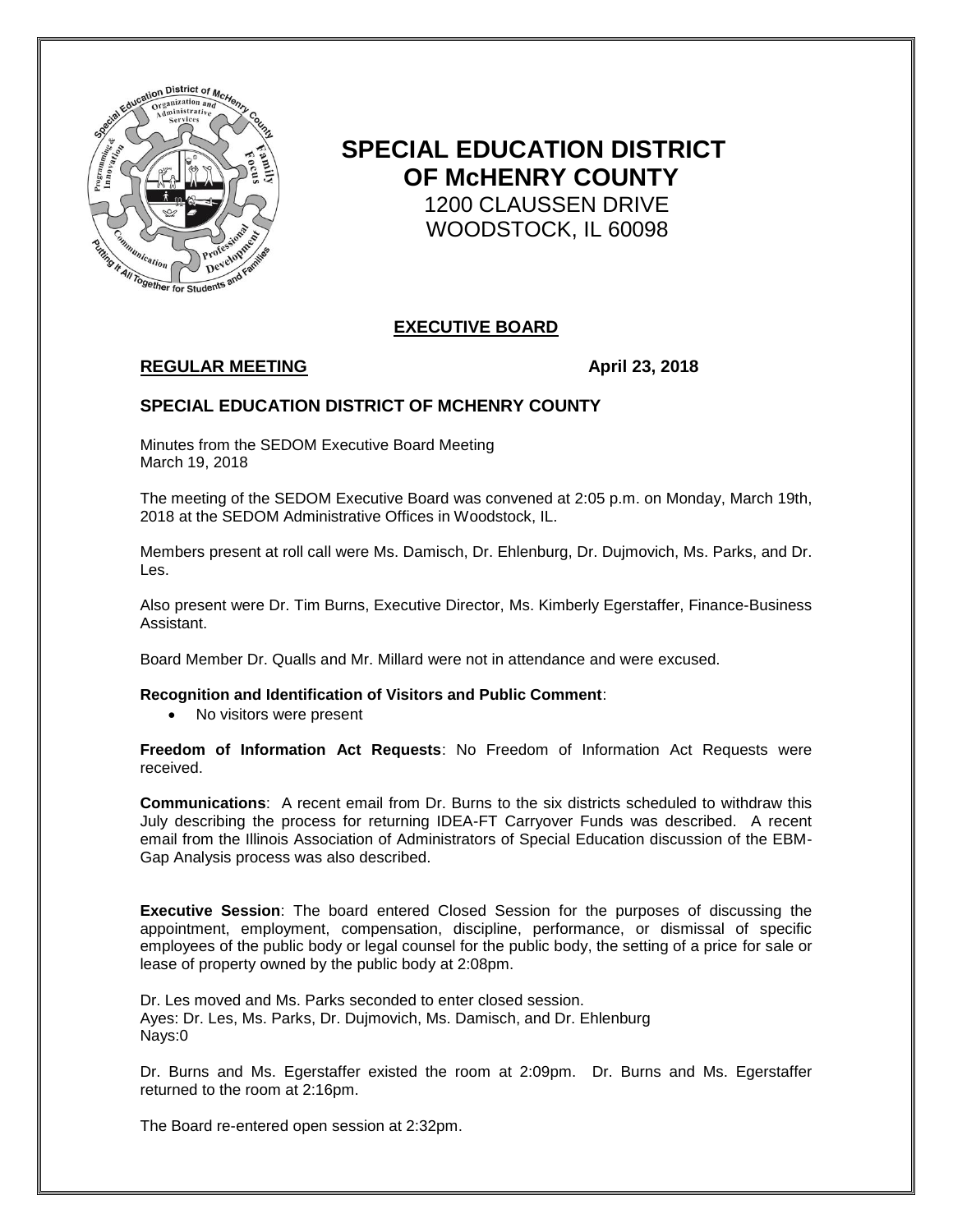## **Committee of the Whole**:

Dr. Burns discussed the recent Committee of the Whole meeting held at 1:30pm on 3-19-18 which included the following topics:

- o FY 19 Needs Assessment Update
- o FY 19 Administrative Assessment/Membership Fee
- o Medicaid Fee for Service Update
- o Transition Specialist Update
- o Honorable Dismissal of RSSP Employees
- o NIA-Contract Status
- o Non-Member Fee
- o Approval of the Executive Director to waive non-member fess
- o IMRF Update
- o February Financial Report
- o March Disbursements
- o FY 19 Budget Considerations
- o Parking Lot Repair Updates
- o SEAL Staff member status and their relationship to facility maintenance
- o Statement of Economic Interests-Due by May 1st

#### **Recommended Action from Committee of the Whole**:

- The Board noted that the agenda incorrectly stated that it would be acting on approval of the FY18 Administrative Assessment/Membership Fee and chose to not vote on the measure at today's meeting and to post pone action until the 4-23-18 meeting. The Board further directed Dr. Burns send a letter to the Superintendents of districts continuing with SEDOM explaining that in April the Executive Board will be voting on a resolution to have implement a 0% Administrative Assessment for FY19.
- The Board directed Dr. Burns to prepare a document describing the current and proposed method for funding the Audiological program.

#### **Consent Agenda:**

Ms. Parks moved Dr. Dujmovich seconded to approve the consent agenda items, Consent Agenda Item 5 was pulled for additional Discussion

After discussion the following items were approved as part of the consent agenda:

- Approval of the minutes from the 2-26-18 Executive Board Meeting.
- February Financial Reports
- March Bills
- Honorable Dismissal of Safe Schools Personnel
- Enactment of a 15% Non-Member Fee for all Non-SEDOM School Districts that are located within McHenry County, Enactment of a 20% Non-Member Fee for all Non-SEDOM School Districts that are located outside of McHenry County, Approval of the Executive Director to waive Non-Member Fees when it is deemed to be in the best interests of the SEDOM Member Districts

Ayes: Ms. Parks, Dr. Dujmovich, Ms. Damisch, Dr. Ehlenburg and Dr. Les Nayes:0

### **Executive Director's Report**:

The Executive Director's report included information regarding the following:

- SEDOM Quarterly Related Service Provider Support Meetings
- Recent Meetings of the Northern Illinois Roundtable (NIRT)
- Review of the 3-19-18 McHenry County P.P.S. Directors Meeting
- IASA and IPA Professional Development Opportunities
- Upcoming SEDOM Professional Development Opportunities
- Upcoming SEDOM workshop on 4-10-18 on lift positioning and student transfers
- FY 19 Needs Assessment
- Update on the March Governing Board of Directors Meeting